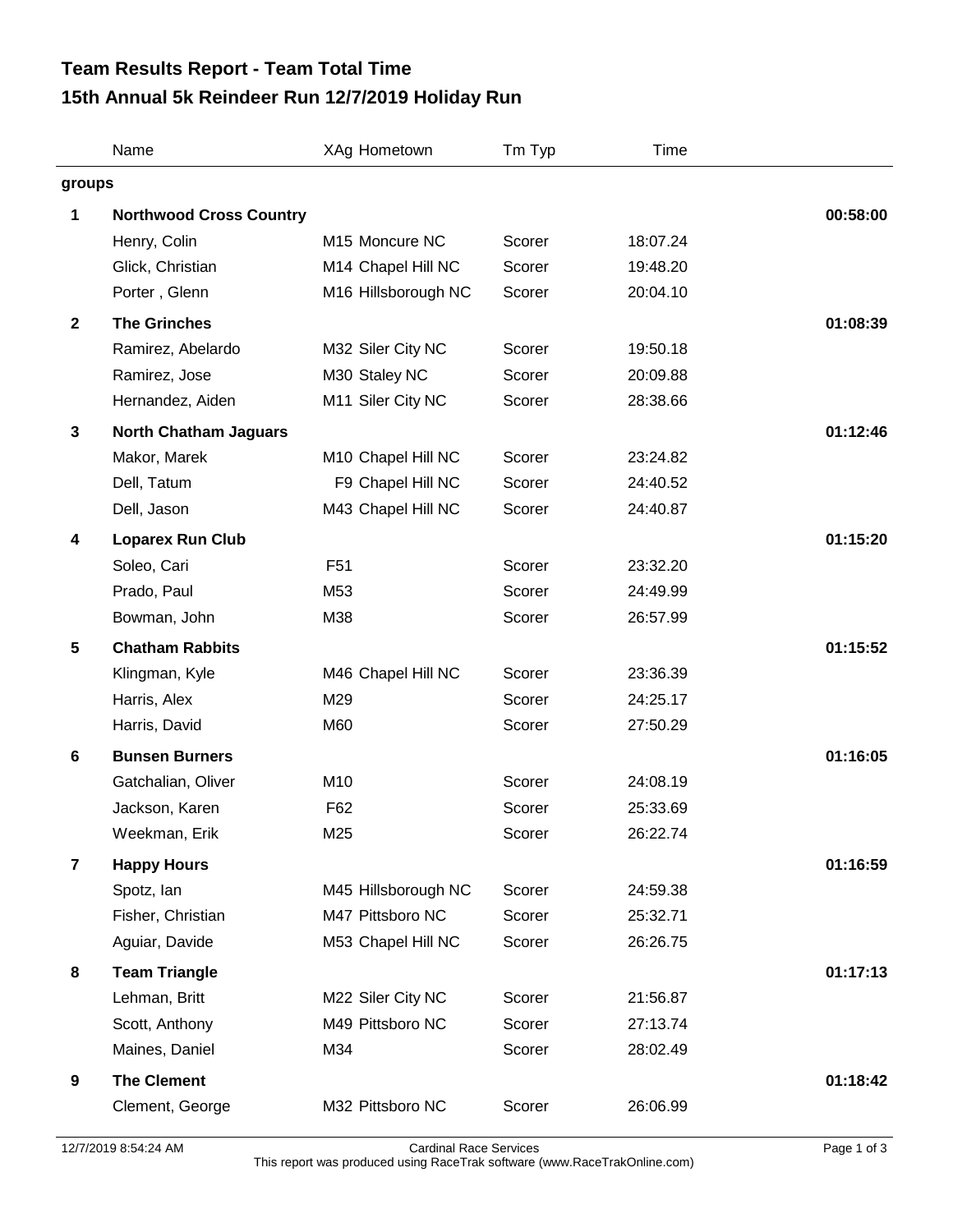|    | Name                          | XAg Hometown                  | Tm Typ | Time                 |          |
|----|-------------------------------|-------------------------------|--------|----------------------|----------|
|    | Finn, Katie                   | F31 Upper Saddle River Scorer |        | 26:17.16             |          |
|    | Finn, Kevin                   | M35 Charlottesville VA        | Scorer | 26:17.67             |          |
| 10 | <b>Big Red</b>                |                               |        |                      | 01:19:51 |
|    | Flynn, Joe                    | M11 Pittsboro NC              | Scorer | 21:39.60             |          |
|    | Flynn, John                   | M12 Pittsboro NC              | Scorer | 28:27.57             |          |
|    | Meulendyke, Brayden           | M10 Pittsboro NC              | Scorer | 29:43.81             |          |
| 11 | <b>Mustangs on the Move</b>   |                               |        |                      | 01:21:09 |
|    | Kivette, Aaron                | M45 Pittsboro NC              | Scorer | 24:22.09             |          |
|    | Scholle, Peter                | M51 Chapel Hill NC            | Scorer | 28:14.41             |          |
|    | Abu-Sharr, Kali               | F28 Durham NC                 | Scorer | 28:32.81             |          |
| 12 | <b>Team Caterpillar</b>       |                               |        |                      | 01:21:34 |
|    | Lawson, Emma                  | F32 Sanford NC                | Scorer | 25:45.71             |          |
|    | Sturgis, Kayla                | F31 Sanford NC                | Scorer | 27:41.51             |          |
|    | DuFresne, Douglas             | M46 Siler City NC             | Scorer | 28:06.52             |          |
| 13 | <b>JS Water Rocks</b>         |                               |        |                      | 01:21:57 |
|    | Bowling, Chris                | M45 Pittsboro NC              | Scorer | 25:29.46             |          |
|    | Bowling, Bauer                | M10                           | Scorer | 26:19.96             |          |
|    | Canter, Britney               | F <sub>29</sub>               | Scorer | 30:07.19             |          |
| 14 | <b>The Ornaments</b>          |                               |        |                      | 01:24:24 |
|    | O'Neil, Aidan                 | M8 Pittsboro NC               | Scorer | 24:09.13             |          |
|    | O'Neil, Patrick               | M40 Pittsboro NC              | Scorer | 24:21.18             |          |
|    | Difino, Gina                  | F40 Pittsboro NC              | Scorer | 35:53.73             |          |
| 15 | <b>Mount Olive Fab Five</b>   |                               |        |                      | 01:26:42 |
|    | Zachary, Kristina             | F38 Snow Camp NC              | Scorer | 26:43.87             |          |
|    | Jones, Suzanne                | F45 Pittsboro NC              | Scorer | 29:41.47             |          |
|    | Godfrey, Joe                  | M55 Pittsboro NC              | Scorer | 30:16.46             |          |
|    |                               |                               |        |                      |          |
| 16 | <b>GUMC</b>                   | M29 Bear Creek NC             | Scorer |                      | 01:30:02 |
|    | Sirls, Jake<br>Willett, Dylan | M28 Goldston NC               | Scorer | 26:14.43<br>28:34.85 |          |
|    | Oldham, Avajan                | F54 Bear Creek NC             | Scorer | 35:12.45             |          |
|    |                               |                               |        |                      |          |
| 17 | <b>PES Panda Pacers</b>       |                               |        |                      | 01:30:24 |
|    | Triglianos, James             | M48 Pittsboro NC              | Scorer | 29:11.07             |          |
|    | Withrow, Odin                 | M12 Pittsboro NC              | Scorer | 30:27.13             |          |
|    | Wiley, Jordan                 | M11 Pittsboro NC              | Scorer | 30:45.58             |          |
| 18 | $9:24-25$                     |                               |        |                      | 01:33:27 |
|    | Smith, Lucas                  | m14 Apex NC                   | Scorer | 23:36.23             |          |
|    | Mayhew, Luke                  | M13 Apex NC                   | Scorer | 28:44.89             |          |
|    | Smith, Chip                   | m49 Apex NC                   | Scorer | 41:06.03             |          |